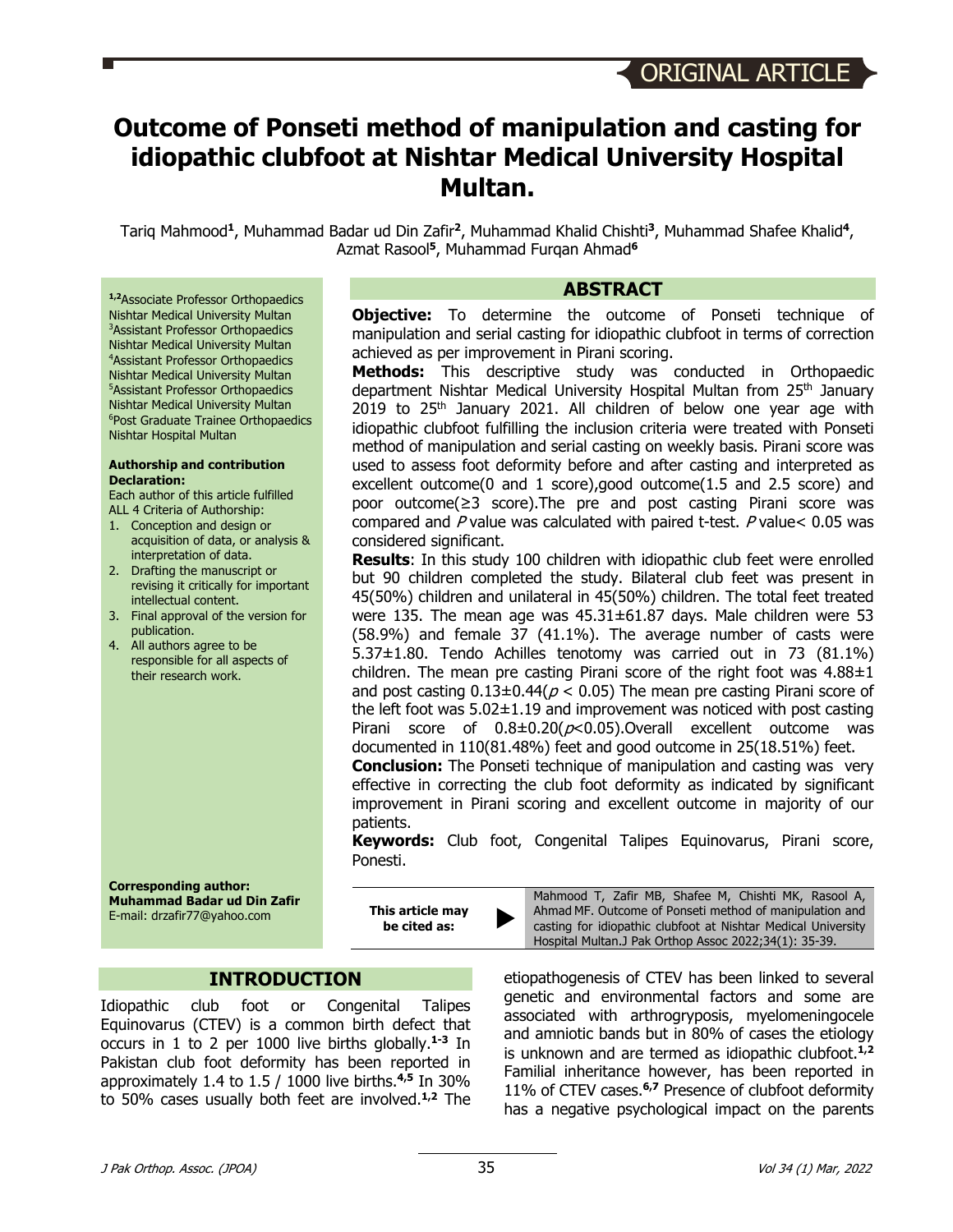therefore it is important that the family receive emotional support besides treatment of the pathology.**<sup>8</sup>** Untreated club feet can result in deform foot bones and degeneration of adjacent joints.**1,2** Due to the potential devastating complications of surgery in idiopathic CTEV, treatment preferences have changed primarily to non-operative approaches like splinting, taping and casting and Ponseti method of serial casting has become the standard of care.**<sup>1</sup>** The Ponseti treatment of clubfoot deformity was first introduced by Dr. Ignacio Ponseti in North America and it include an initial phase of manipulations, serial castings with or without percutaneous Achilles tenotomy followed by maintenance phase of foot bracing. **1,9** The Ponseti method is simple, easy to learn and economically feasible with excellent results reported in many studies. **10,11**

To objective of our study was to determine the outcome of Ponseti technique of manipulation and serial casting for idiopathic clubfoot in terms of correction achieved as per improvement in Pirani scoring.

## **METHODS**

We conducted this descriptive study in Orthopaedic department Nishtar Medical University Hospital Multan from  $25<sup>th</sup>$  January 2019 to  $25<sup>th</sup>$  January 2021.Children of both gender and age less than one year with idiopathic club foot and normal hip and spine presenting to our out patient department were enrolled in this study. Children with neurologic, neuromuscular, syndromic clubfoot and previously treated clubfoot in other centers were excluded from our study. After enrolment complete history and physical examination of all children were carried out. Informed written consent was taken from parents or guardians of the children. The pre casting Pirani score was calculated by examining the presence or absence of posterior foot crease, heel empty or not, equinus rigid or not, medial crease present or absent, degree of lateral boarder curvature, and talus head covered or not.**12,13** The minimum total Pirani score was 0 while maximum total Pirani score was 6. Weekly manipulation and Ponseti serial casting was carried out in all children as per standard protocol.**14- <sup>16</sup>** Percutaneous Achilles tenotomy under local anaesthesia was done in only eligible children(< 15 degree dorsiflexion and <70 degrees abduction). **17** Post treatment Pirani score was calculated after achieving full correction and Dennis-Brown foot bract was applied for maintenance phase. Post casting Pirani score was interpreted as excellent outcome(0

and 1 score),good outcome(1.5 and 2.5 score) and poor outcome(≥3 score).**<sup>18</sup>**

Data was stored and analyzed using SPSS version 27. Mean and standard deviation for numerical variables like age was calculated. Frequencies and percentages for qualitative variables like gender and side was calculated. Effect modifiers like gender, age, side, duration and family history was controlled by stratification. Post stratification independent sample t test and one way Anova test was applied to see their effect on outcome. Paired sample t test was applied to calculate the statistical difference between the pre and post treatment Pirani score. P value  $<$  0.05 was considered significant. Data was presented in table where necessary.

## **RESULTS**

We enrolled 100 children with idiopathic clubfoot in our study but 90 children were able to complete this study as 6(6%) children died of other diseases while 4(4%) children were lost to follow up after initial casting and were excluded from final analysis. Male children were 53 (58.9%) and female 37 (41.1%). Bilateral club feet was present in 45(50%) children and unilateral in 45(50%) children. The total feet treated were 135.Majority(53.33%,n=72) of feet were right while left foot was involved in 63(46.66%).The mean age of our children with clubfoot was  $45.31 \pm 61.87$  days(range 1 day to 270 days). The average number of casts were 5.37±1.80(range 2 to 11). The mean Pirani score of right foot before casting was 4.88±1.11( range 2.5 to 6) while after casting it was  $0.13\pm0.44$  (range 0 to 2.5). The improvement was statistically significant( $p$ < 0.001).The mean Pirani score of left foot before casting was  $5.02 \pm 1.19$  range 1 to 6) while after casting it was improved to  $0.8\pm0.20$  (0 to 1.0). This difference was statistically significant(  $p < 0.001$ ). Overall excellent outcome was documented in 110(81.48%) feet and good outcome in 25(18.51%) feet. Post stratification of data analysis and comparison revealed no statistically significance in Pirani score terms of gender, age, residential address, family history and tenotomy.(table I) Children born in hospital had statistically improved Pirani score of left foot than right foot( $p<0.00$ ). Children born with normal vaginal delivery had improved Pirani score of right foot than left( $p$ <0.001).Children with 1 to 6 castings had better Pirani score of left foot than right foot( $p=0.010$ ).No complication related to casting or tenotomy was documented in our series.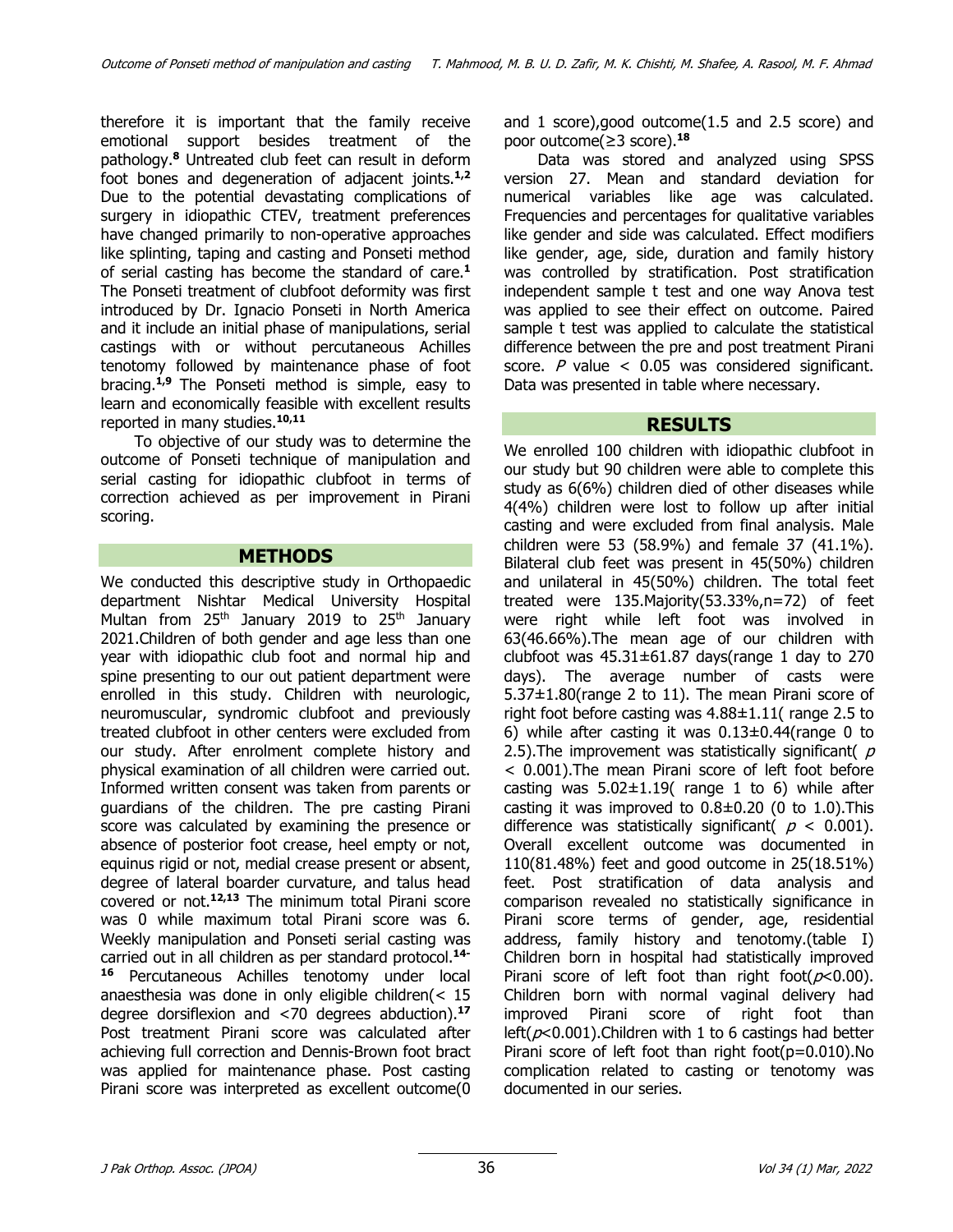| <b>Table I:</b> Post stratification data analysis and comparison. |                         |                   |                                           |      |           |                                    |                |      |           |         |
|-------------------------------------------------------------------|-------------------------|-------------------|-------------------------------------------|------|-----------|------------------------------------|----------------|------|-----------|---------|
| Parameter                                                         |                         | <b>Total Feet</b> | Right foot post<br>treatment Pirani score |      |           | Left foot post<br>treatment Pirani |                |      | $P$ value |         |
|                                                                   |                         | $n = 135$         |                                           |      | $P$ value | score                              |                |      |           |         |
| Total patients, n=90                                              |                         |                   | $n =$                                     | Mean | <b>SD</b> |                                    | $n =$          | Mean | <b>SD</b> |         |
| Gender                                                            | Male, $n=53$            | 77                | 45                                        | 0.18 | 0.54      | 0.261                              | 32             | 0.63 | 0.17      | 0.511   |
|                                                                   | Female, n=37            | 58                | 27                                        | 0.06 | 0.16      |                                    | 31             | 0.10 | 0.24      |         |
| Age                                                               | < 3 weeks               | 68                | 33                                        | 0.76 | 0.22      | 0.523                              | 35             | 0.86 | 0.19      | 0.232   |
|                                                                   | 3 weeks to 3<br>months  | 44                | 26                                        | 0.15 | 0.50      |                                    | 18             | 0.83 | 0.26      |         |
|                                                                   | 3 months to 6<br>months | 17                | 10                                        | 0.30 | 0.79      |                                    | 7              | 0.12 | 0.30      |         |
|                                                                   | 6 months to 1 year      | 5                 | 3                                         | 0.10 | 0.12      |                                    | $\overline{2}$ | 0.15 | 0.21      |         |
| Residential<br>address                                            | Urban                   | 83                | 46                                        | 0.19 | 0.54      | 0.106                              | 37             | 0.68 | 0.17      | 0.590   |
|                                                                   | Rural                   | 52                | 26                                        | 0.02 | 0.09      |                                    | 26             | 0.10 | 0.24      |         |
| Place of birth                                                    | Hospital                | 103               | 56                                        | 0.14 | 0.48      |                                    | 47             | 0.02 | 0.10      |         |
|                                                                   | Home                    | 32                | 16                                        | 0.09 | 0.27      | 0.699                              | 16             | 0.25 | 0.32      | < 0.001 |
| Mode of<br>delivery                                               | Normal vaginal          | 67                | 34                                        | 0.09 | 0.23      | < 0.001                            | 33             | 0.14 | 0.26      | 0.066   |
|                                                                   | Episiotomy              | 6                 | 4                                         | 1.25 | 1.44      |                                    | $\overline{2}$ | 0.09 | 0.10      |         |
|                                                                   | C- section              | 62                | 34                                        | 0.04 | 0.14      |                                    | 28             | 0.18 | 0.94      |         |
| Family history                                                    | Positive                | 11                | $\overline{7}$                            | 0.07 | 0.19      | 0.707                              | $\overline{4}$ | 0.02 | 0.12      | 0.428   |
|                                                                   | <b>Negative</b>         | 124               | 65                                        | 0.14 | 0.46      |                                    | 59             | 0.85 | 0.21      |         |
| Number of                                                         | 1 to 6 casts            | 101               | 54                                        | 0.56 | 0.19      | 0.010                              | 47             | 0.07 | 0.21      | 0.748   |
| casts                                                             | 7 to 11 casts           | 34                | 18                                        | 0.36 | 0.80      |                                    | 16             | 0.09 | 0.20      |         |
| <b>Tendoachilles</b>                                              | <b>Yes</b>              | 113               | 62                                        | 0.13 | 0.46      | 0.891                              | 51             | 0.09 | 0.22      | 0.483   |
| tenotomy                                                          | <b>No</b>               | 22                | 10                                        | 0.15 | 0.34      |                                    | 12             | 0.04 | 0.14      |         |

**Table I:** Post stratification data analysis and comparison.

## **DISCUSSION**

In our study 90 children(135 feet) with mean age 45.31±61.87 days were treated with Ponseti method of manipulation and serial casting. We documented pre casting and post casting Pirani score of 4.88±1 and  $0.13\pm0.44(p < 0.05)$  respectively for the right foot while mean pre casting Pirani score of the left foot was 5.02 $\pm$ 1.19 and improved to 0.8 $\pm$ 0.20(  $p$  < 0.05) post casting. Overall excellent outcome was documented in 110(81.48%) feet and good outcome in 25(18.51%) feet in our series. Kumar**<sup>19</sup>** treated 90 feet with Ponseti method and noted that the mean pre casting Pirani score of 4.6 was improved to 0.55 after the casting. Excellent and good outcome was noted in 78.18%. Malhorta**<sup>20</sup>** treated 356 children of clubfoot with Ponsti technique. The mean age was 4.03 months. He documented excellent outcome in 275(77.2%0,good in 41(11.2%) and poor in 40(11.1%) cases. Sakale**<sup>21</sup>** noted excellent outcome in 92% cases of club foot treated with Ponseti. Faldini**<sup>18</sup>** noted excellent outcome in 9 (75%)children and good in 3(25%) children in his series of 12 children treated with Ponseti technique.

Ahmad and Mehmood**<sup>22</sup>** treated 88 clubfeet with Ponesti serial casting and noted that Pirani scored had improved from 5.51±0.62 to <0.5. Saetersdal**<sup>23</sup>** treated 162 clubfeet and documented Pirani score of 0.5 in 77% cases at 4 years follow up. Smythe**<sup>24</sup>** treated 337 feet with Ponsti technique and observed that the mean Pirani score at presentation was  $3.80\pm1.15$  and improved to  $0.80\pm0.56$  at the end of casting. Jaqueto and colleague**<sup>25</sup>** treated 51 clubfoot with Ponsti technique and noted the improvement in Pirani score from pretreatment of 5.5 to 3.6 post treatment. These authors observed a significant improvement in deformity in 46(90.2%) feet.

In our study the average number of serial casts were 5.37 which is comparable to other studies(Table II) Achilles tenotomy was performed in 81.1%(n=73) feet in our study. Variable frequency of Achilles tenotomy can be seen in literature(Table III).

The limitations of our study were small sample size and short duration of follow up. Further studies are therefore needed to confirm our results.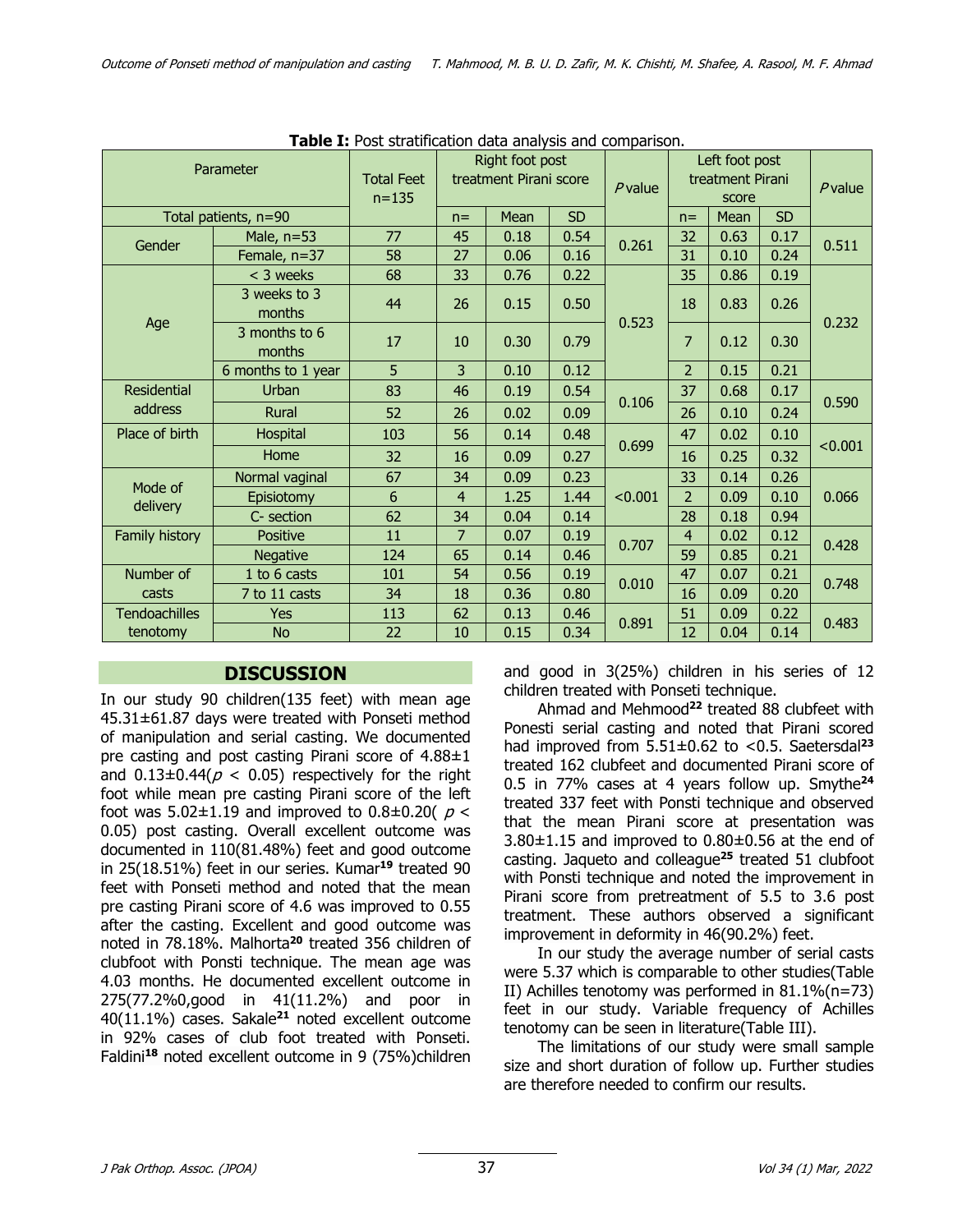| S. No | <b>Author Name</b>    | <b>Year of Publication</b> | <b>Average number of casts</b> |  |  |
|-------|-----------------------|----------------------------|--------------------------------|--|--|
|       | Malhorta R20          | 2018                       | 6.9                            |  |  |
|       | Smythe T24            | 2016                       | 7.27                           |  |  |
|       | Jaqueto PA25          | 2016                       | 5.8                            |  |  |
|       | Saetersdal C23        | 2012                       |                                |  |  |
|       | Changulani M et al 26 | 2006                       |                                |  |  |
|       | Lehman W et al 27     | 2003                       | 5.4                            |  |  |
|       | <b>Our Study</b>      | 2022                       | 5.37                           |  |  |

**Table II:** Literature review of average number of serial casts used in Ponseti method for correction idiopathic congenital clubfoot.

**Table III:** Frequency of Achilles tenotomy in idiopathic clubfeet in other studies.

| S. No | <b>Author Name</b>               | <b>Year of Publication</b> | <b>Frequency of Achilles tenotomy</b> |
|-------|----------------------------------|----------------------------|---------------------------------------|
|       | Ahmad I $22$                     | 2020                       | 77.2%                                 |
|       | Malhorta R <sup>20</sup>         | 2018                       | 77%                                   |
|       | Smythe T <sup>24</sup>           | 2016                       | 78.9%                                 |
|       | Jaqueto PA <sup>25</sup>         | 2016                       | 83.8%                                 |
| 4     | Pavone V <sup>28</sup>           | 2013                       | 72%                                   |
|       | Saetersdal C <sup>23</sup>       | 2012                       | 79%                                   |
| 6     | Changulani M et al <sup>26</sup> | 2006                       | 79%                                   |
|       | Lehman W et al <sup>27</sup>     | 2003                       | 75%                                   |
|       | <b>Our Study</b>                 | 2022                       | 81.1%                                 |

## **CONCLUSION**

The Ponseti technique of manipulation and casting was very effective in correcting the club foot deformity as indicated by significant improvement in Pirani scoring and excellent outcome in majority of our patients. Cosmetically acceptable and plantigrade foot can be achieved with Ponseti technique. We therefore recommend this technique as treatment of first choice to treat infants with idiopathic club foot.

## **Conflict of Interest:** None

## **Grants/Funding:** None

## **REFERENCES**

- 1. Gavin Bowyer MU. The ankle and foot. In: Ashley Blom DW, Michael R, Whitehouse, editor. System of Orthopaedics and Trauma. 10th ed. new york: CRC Press; 2018. p. 614-617.
- 2. Kelly DM. congenital anomalies of the lower extremity. In: Frederick M. Azar JHB, S. Terry Canale, editor. Campbell's Operative Orthopaedics. 13th ed. Philadelphia: Elsevier; 2017. p. 1031-1041.
- 3. Parker SE, Mai CT, Strickland MJ, Olney RS, Rickard R, Marengo L, Wang Y, Hashmi SS, Meyer RE; National Birth Defects Prevention Network. Multistate study of the epidemiology of

clubfoot. Birth Defects Res A Clin Mol Teratol. 2009 ;85(11):897-904.

- 4. Bhatti A, Bhatti MY, Ali MF. Association of consanguinity, ethnicity and addiction with clubfoot in Pakistan. J Pak Orthop Assoc. 2015;27(3):101–104.
- 5. Hussain H, Burfat AM, Samad L, Jawed F, Chinoy MA, Khan MA. Cost-effectiveness of the Ponseti method for treatment of clubfoot in Pakistan. World J Surg. 2014;38(9):2217–2222.
- 6. Wang H, Barisic I, Loane M, Addor MC, Bailey LM, Gatt M, et al. Congenital clubfoot in Europe: A population-based study. Am J Med Genet A. 2019 ;179(4):595-601.
- 7. Pavone V, Chisari E, Vescio A, Lucenti L, Sessa G, Testa G. The etiology of idiopathic congenital talipes equinovarus: a systematic review. J Orthop Surg Res. 2018;13(1):206-215.
- 8. Loof E, Andriesse H, Broström EW, André M, Bölte S. Neurodevelopmental difficulties in children with idiopathic clubfoot. Dev Med Child Neurol. 2019 ;61(1):98-104.
- 9. Dietz FR, Noonan K. Treatment of Clubfoot Using the Ponseti Method. JBJS Essent Surg Tech. 2016 10;6(3):e28. doi: 10.2106/JBJS.ST.14.00112.
- 10. Qureshi AR, Warriach SB. Evaluation of Ponseti method for management of idiopathic clubfoot in toddlers. Pak J Med Sci. 2013;7:730-732.